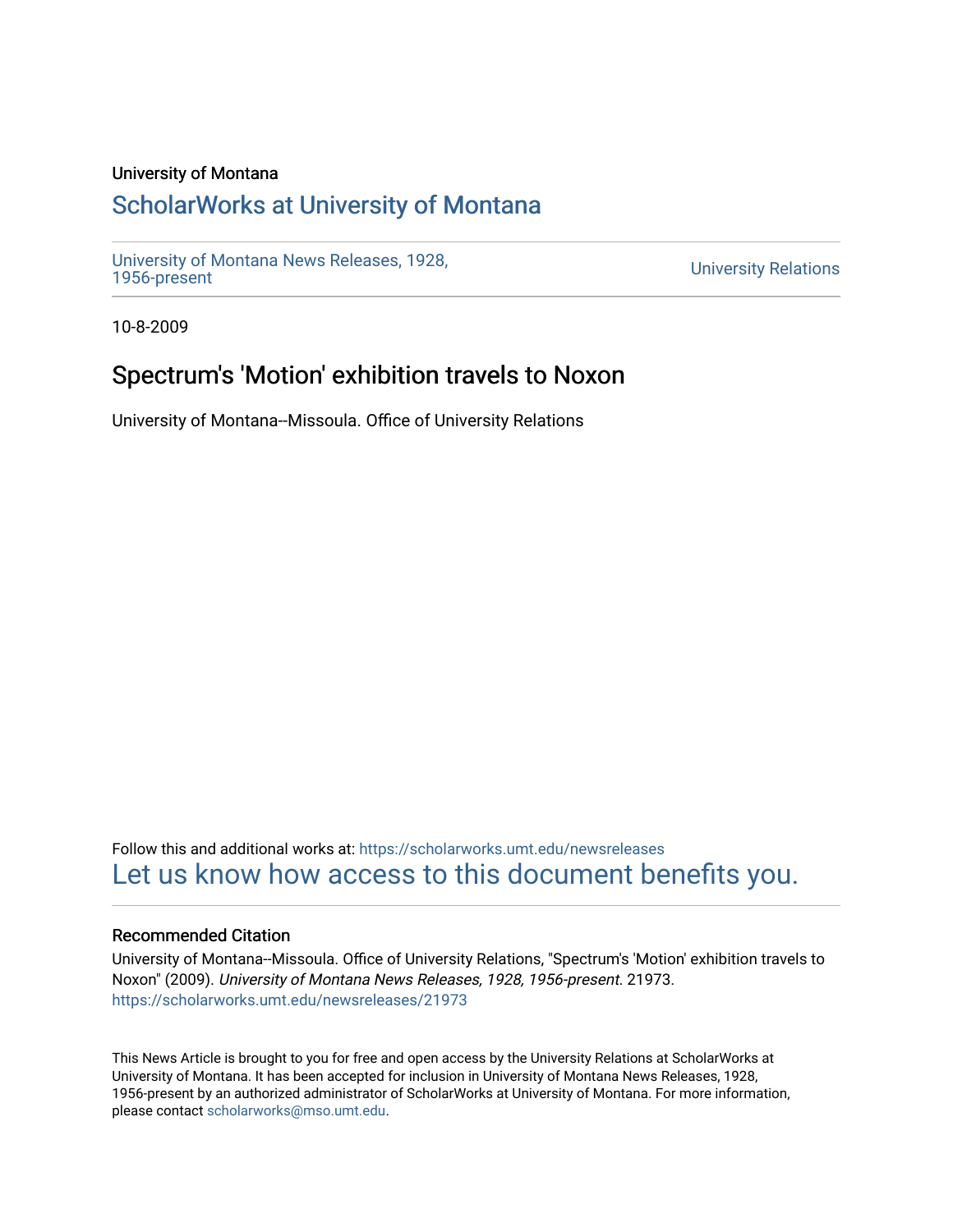

UNIVERSITY RELATIONS • MISSOULA. MT 59812 • 406.243.2522 • FAX: 406.243.4520

## NEWS RELEASE

Oct. 8, 2009

**Contact:** Emily Crawford, SpectrUM outreach education coordinator, 406-243-4828. emily.crawford@umontana.edu.

#### **SPECTRUM'S 'MOTION' EXHIBITION TRAVELS TO NOXON**

#### **MISSOULA —**

The University of Montana's spectrUM Discovery Area will bring its "Motion" exhibition, which features hands-on science exhibits and activities, to **Noxon** on Monday and Tuesday, Oct. 12-13.

Students can visit the exhibition in the Noxon School gymnasium both days, and it will be open to the public from 5:30 to 7:30 p.m. Monday.

The Montana spectrUM Science Experience (MosSE) travels around the region with the mobile science center, which features a giant turntable from the San Francisco Exploratorium. a Bernoulli blower, flight simulator and other exhibits and activities that explore the concepts of mass, gravity, air pressure and Newton's laws of motion.

"We bring hands-on science around the state year-round and transform gymnasiums, cafeterias, conference rooms and playgrounds into science learning experiences," said Emily Crawford, spectrUM outreach coordinator.

The spectrUM Discovery Area in Missoula is located in the Skaggs Building on the UM campus. It's open to the public Thursdays from 3:30 to 7 p.m. and Saturdays from 11 a.m. to 4:30 p.m. Admission is \$3.50 per person.